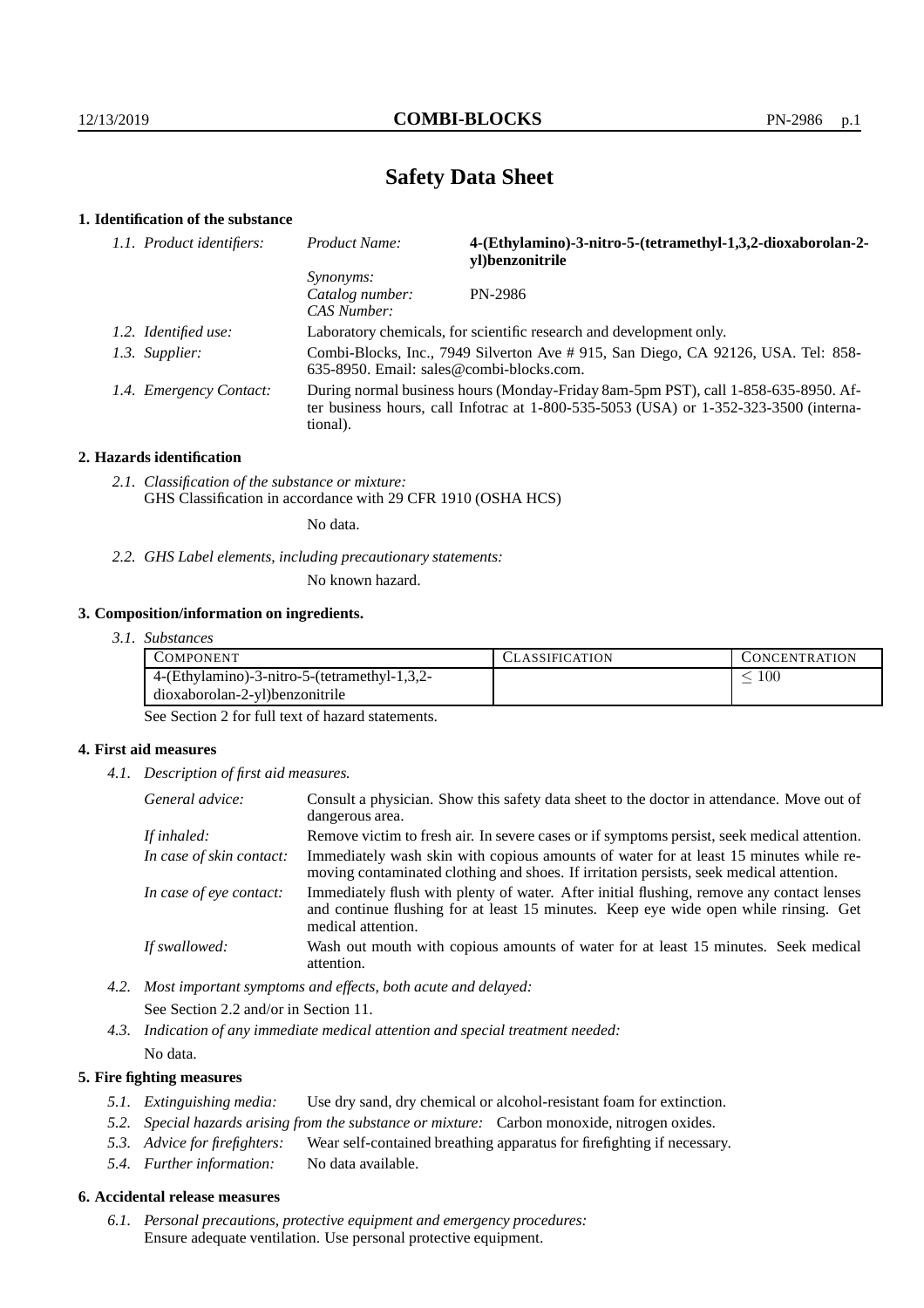Respiratory protection:

**9. Physical and chemical properties**

drains.

(a) Appearance: No data (b) Odour: No data (c) Odour Threshold: No data (d) pH: No data (e) Melting point/freezing point: No date. (f) Initial boiling point and boiling range: No data (g) Flash point: No data (h) Evaporatoin rate: No data (i) Flammability (solid, gas): No data (j) Upper/lower flammability or explosive limits: No data (k) Vapour pressure: No data (l) Vapour density: No data (m) Relative density: No data (n) Water solubility: No data (o) Partition coefficient: n-octanol/water: No data (p) Auto-ignition: No data (q) Decomposition temperature: No data (r) Viscosity: No data (s) Explosive properties: No data (t) Oxidizing properties: No data

*9.1. Information on basic physical and chemical properties*

| 6.2. Environmental precautions:                                                                                                                                                                                                                            |                                                                                                                                                                                                                                                                            |  |  |  |  |
|------------------------------------------------------------------------------------------------------------------------------------------------------------------------------------------------------------------------------------------------------------|----------------------------------------------------------------------------------------------------------------------------------------------------------------------------------------------------------------------------------------------------------------------------|--|--|--|--|
| Should not be released into the environment. See Section 12 for additional ecological information.                                                                                                                                                         |                                                                                                                                                                                                                                                                            |  |  |  |  |
| 6.3. Methods and materials for containment and cleaning up:                                                                                                                                                                                                |                                                                                                                                                                                                                                                                            |  |  |  |  |
| Sweep up or vacuum up spillage and collect in suitable container for disposal.                                                                                                                                                                             |                                                                                                                                                                                                                                                                            |  |  |  |  |
| 6.4. Reference to other sections:                                                                                                                                                                                                                          |                                                                                                                                                                                                                                                                            |  |  |  |  |
| Refer to protective measures listed in Sections 8 and 13.                                                                                                                                                                                                  |                                                                                                                                                                                                                                                                            |  |  |  |  |
| 7. Handling and storage                                                                                                                                                                                                                                    |                                                                                                                                                                                                                                                                            |  |  |  |  |
|                                                                                                                                                                                                                                                            | 7.1. Precautions for safe handling: Avoid contact with skin and eyes. Avoid inhalation of vapour or mist. Keep away<br>from sources of ignition - No smoking. Take measures to prevent the build up of electro-<br>static charge. For precautions see section 2.2.         |  |  |  |  |
| 7.2. Conditions for safe storage, including any incompatibilities: Store refrigerated. Keep container tightly closed in<br>a dry and well-ventilated place. Containers which are opened must be carefully resealed<br>and kept upright to prevent leakage. |                                                                                                                                                                                                                                                                            |  |  |  |  |
| 7.3. Specific end use(s):                                                                                                                                                                                                                                  | Laboratory chemicals, for scientific research and development only.                                                                                                                                                                                                        |  |  |  |  |
| 8. Exposure Controls / Personal protection                                                                                                                                                                                                                 |                                                                                                                                                                                                                                                                            |  |  |  |  |
| 8.1. Control parameters:                                                                                                                                                                                                                                   |                                                                                                                                                                                                                                                                            |  |  |  |  |
| Components with workplace control parameters: Contains no substances with occupational exposure limit values.                                                                                                                                              |                                                                                                                                                                                                                                                                            |  |  |  |  |
| 8.2. Exposure controls:                                                                                                                                                                                                                                    |                                                                                                                                                                                                                                                                            |  |  |  |  |
| Appropriate engineering controls: Ensure that eyewash stations and safety showers are close to the workstation<br>location. Ensure adequate ventilation, especially in confined areas.                                                                     |                                                                                                                                                                                                                                                                            |  |  |  |  |
| Personal protective equipment:                                                                                                                                                                                                                             |                                                                                                                                                                                                                                                                            |  |  |  |  |
| Eye/face protection:                                                                                                                                                                                                                                       | Wear appropriate protective eyeglasses or chemical safety goggles as described by OSHA's<br>eye and face protection regulations in 29 CFR 1910.133 or European Standard EN166.                                                                                             |  |  |  |  |
| Skin protection:                                                                                                                                                                                                                                           | Handle with gloves. Gloves must be inspected prior to use. Use proper glove removal<br>technique (without touching glove's outer surface) to avoid skin contact with this product.<br>Dispose of contaminated gloves after use in accordance with applicable laws and good |  |  |  |  |

laboratory practices. Wash and dry hands

Body Protection: Complete suit protecting against chemicals, Flame retardant antistatic protective clothing.,

amount of the dangerous substance at the specific workplace.

Control of environmental exposure: Prevent further leakage or spillage if safe to do so. Do not let product enter

The type of protective equipment must be selected according to the concentration and